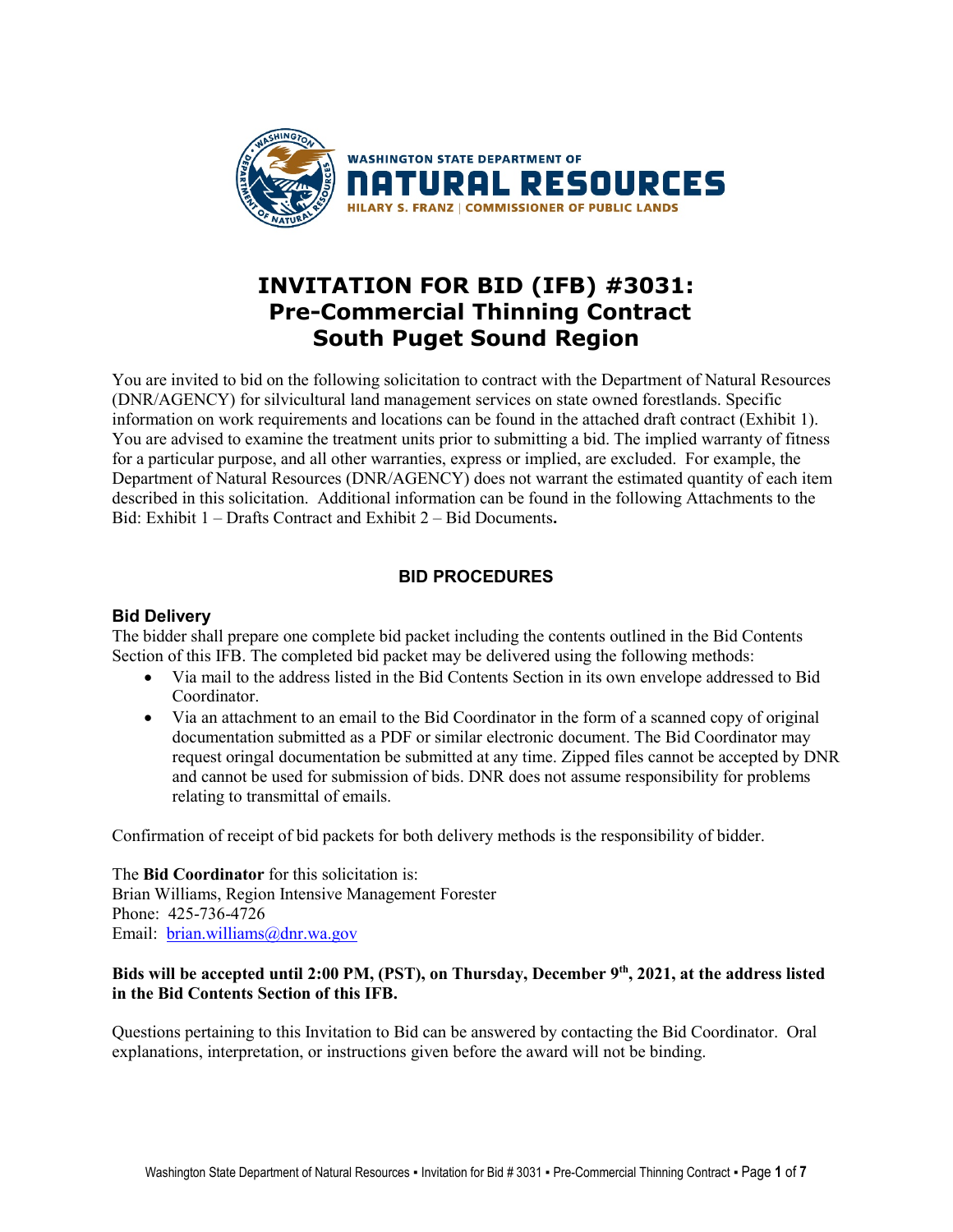Individuals who wish to request special accommodations for the bid submission process or bid opening (e.g., sign language, interpreters, Braille, etc.) should contact the Bid Coordinator.

# **Bid Contents**

Each bid shall include all of the following items; including the signature of the individual within the organization authorized to bind the Bidder to the offer:

- 1) Exhibit 2: Bid Documents
	- a) Bidder Information (Exhibit 2-B)
	- b) Bidder Certifications and Assurances (Exhibit 2-C)
	- c) Contractor Certifications (Exhibit 2-D)
	- d) Bidder References\* (Exhibit 2-E)
		- (i) Reference work experience with other landowners or other DNR contracts (ii) The bidder must submit between 1 and 3 references.
	- e) Contractor's Declaration of Industrial Insurance (Exhibit 2-F)
	- f) Solicitation to Offer and Contract Award (Exhibit 2-G)
	- g) Bid Form (Exhibit 2-H)
		- (i) Bids shall include all costs related to the completion of the Work.
		- (ii) An Item Bid Price and a Total must be entered on the Bid Form for all of the Items in the draft contract (see Exhibit 1). All Item Totals for the contract must be summed and entered as the Total Price. In the event of a difference between the sum of all Item Totals and the Contract Price, the individual Item Totals shall prevail.
- 2) Photocopy of a current year Washington State Farm Labor Contractors License and/or proof of application for license renewal for the subsequent year. The license shall meet the following requirements (for more information visit [http://www.lni.wa.gov\)](http://www.lni.wa.gov/):
	- a) License type Forestation/Reforestation
	- b) Surety Bond Amount at least \$10,000 for the coverage of greater than 10 workers unless approval is granted for less coverage by the Bid Coordinator.
	- c) A vehicle insurance authorization for the transport of workers.
- 3) Photocopy of a current United States Department of Labor Farm Labor Contractors License and/or proof of application for license renewal for the subsequent licensing period. A Driving and Transportation authorization is preferred. For more information visit [https://www.dol.gov/whd/mspa/.](https://www.dol.gov/whd/mspa/)

All documents must be legible and properly completed.

For bids submitted using mail, each bid envelope should be prepared in the following manner:

Mailing address:

WA DNR Brian Williams 950 Farman AVE N Enumclaw, WA 98022

Upper left corner: Bidder's Name

Bidder's Address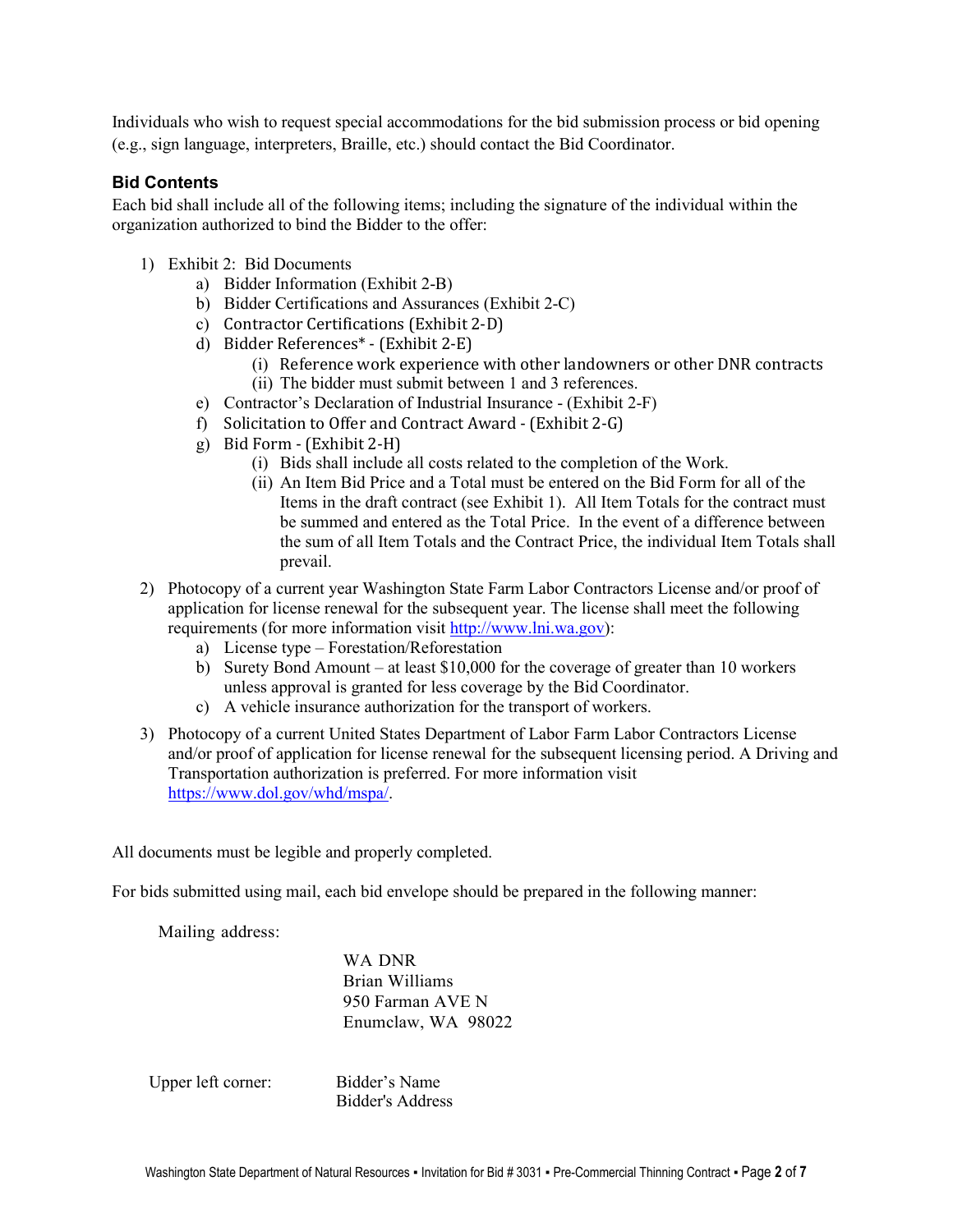Lower left corner: Pre-Commercial Thinning Contract Invitation to Bid #3031

Bidders choosing to mail proposals should allow normal mail delivery time to ensure timely receipt of their proposals by the Bid Coordinator. Bidders assume the risk for the method of delivery chosen. The DNR assumes no responsibility for delays caused by any delivery service. Any direct hand deliveries of Bid Documents should be sealed and prepared as described above, and delivered to the DNR Region Office during regular business hours (Monday through Friday 8:00am-4:30pm).

# **Offer to Contract**

Your Invitation for Bid is a solicitation to offer to contract with the DNR. Your bid becomes part of a contract if it is officially awarded by DNR.

# **Bidder Insurance**

Refer to contract requirements outlined in Exhibit  $1 - \text{Draft Contract for specific information regarding}$ the types and levels of insurance required to enter into the proposed contract with DNR.

# **Bid Opening**

Bids will be accepted until the time and date specified in the bid delivery clause above. Bids may be reviewed by DNR as they are received, but bid evaluations will not occur and bid results will not be announced until after close of the solicitation period. Individuals who wish to request special accommodations for receiving bid results (e.g., sign language, interpreters, Braille, etc.) should contact the Bid Coordinator at least five (5) working days prior to the scheduled end of the solicitation period stated in the Bid Delivery Section of this IFB.

# **Withdrawal of Bid**

A bidder's authorized representative may withdraw a bid in person prior to the close of the solicitation period. Bidder's representative will be required to show photo identification and sign on the bid summary sheet before the bid will be released. Bids may not be withdrawn following the close of the solicitation period.

# **Cost to Propose**

The DNR will not be liable for any costs incurred by the Bidder in preparation of a bid submitted in response to this IFB, in conduct of a presentation, or any other activities related to responding to this IFB.

#### **No Obligation to Contract**

This IFB does not obligate the state of Washington or the DNR to contract for services specified herein.

#### **Rejection of Bids**

The DNR reserves the right at its sole discretion to reject any and all proposals received without penalty and not to issue a contract as a result of this IFB.

#### **Responsiveness**

All bids will be reviewed by the Bid Coordinator to determine compliance with administrative requirements and instructions specified in this IFB. The Bidder is specifically notified that failure to comply with any part of the IFB may result in rejection of the proposal as non-responsive. The DNR also reserves the right at its sole discretion to waive minor administrative irregularities.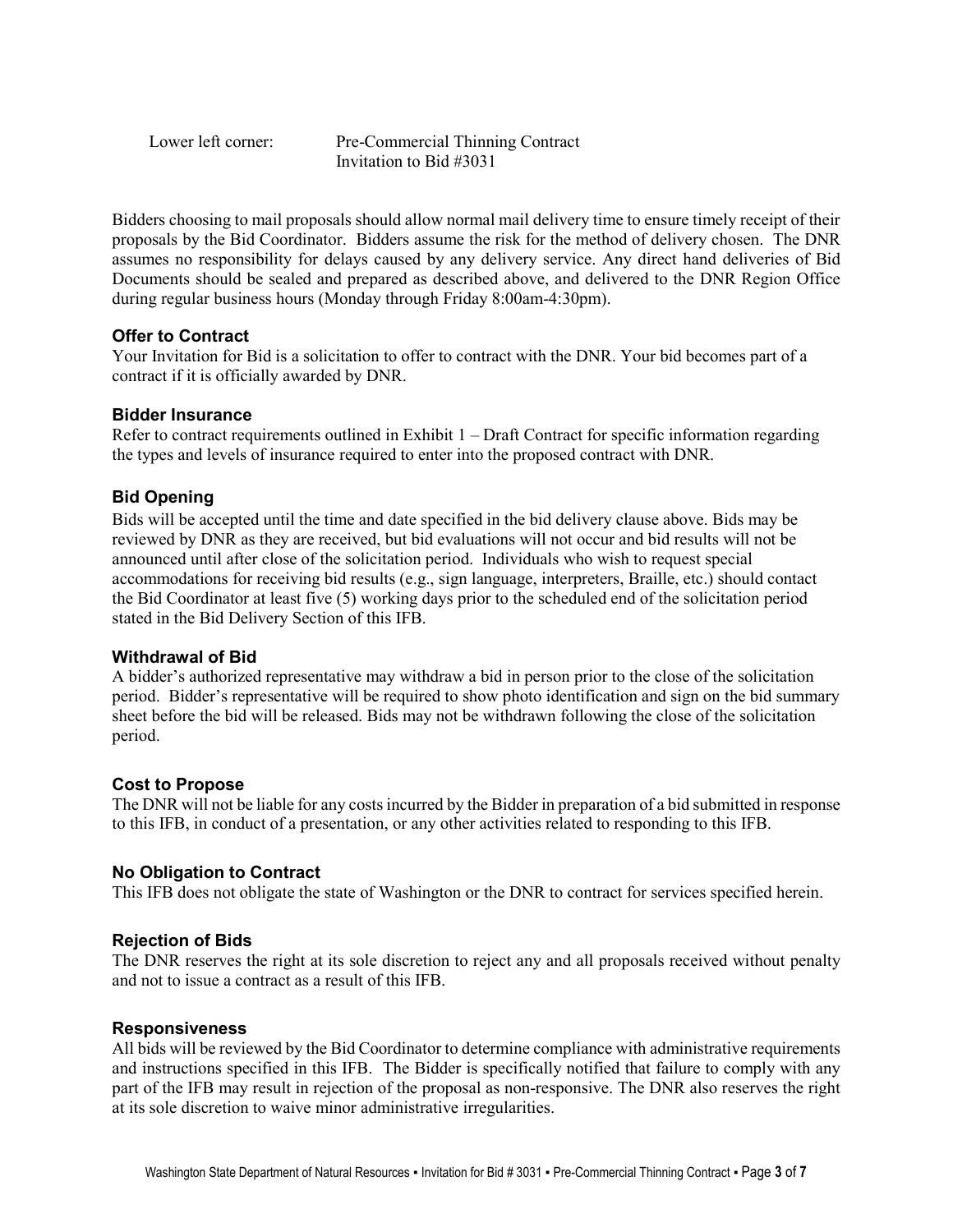# **Most Favorable Terms**

The DNR reserves the right to make an award without further discussion of the proposal(s) submitted. Therefore, the proposal should be submitted initially on the most favorable terms, which the Bidder can propose. There will be no best and final offer procedure. The DNR does reserve the right to contact a Bidder for clarification of its proposal.

The "Lowest Responsive and Responsible Bidder" should be prepared to accept this IFB for incorporation into a contract resulting from this IFB. It is understood that the proposal will become a part of the official procurement file on this matter without obligation to the DNR.

#### **Lowest Responsive and Responsible Bidder**

Award of this solicitation to the Lowest Responsive and Responsible Bidder shall be based on a qualitative assessment of the Bid Contents by the DNR. The Lowest Responsive and Responsible Bidder is not necessarily the bidder that submits the lowest bid price but is the bidder that receives the highest score during the bid evaluation process (see Bid Scoring section).

Criteria used in the bid evaluation process, per [RCW 39.26.160,](http://apps.leg.wa.gov/rcw/default.aspx?cite=39.26.160) include but is not limited to: (a) the bid price; (b) the bidder's ability, capacity, and skill to perform the contract; (c) the bidder's character, integrity, reputation, judgment, experience, and efficiency; (d) whether the bidder can perform the contract within the time specified; (e) the quality of the bidder's previous contract performance with the DNR or other landowners; (f) the bidder's previous and current compliance with laws relating to the contract or services; and (g) the bidder's receiving of a citation, in the past three years, for violation of Washington State wage payment laws (RCW 49.46, 49.48, or 49.52). The DNR's determination that a bidder is not qualified may result in rejection of the bid submitted.

Any bidder who has had unsatisfactory performance resulting in the termination of a DNR contract, will not be considered a responsible bidder unless the bidder provides government or forest industry references demonstrating acceptable performance on at least one contract of work similar to that described in Exhibit 1 – Draft Contract attached to this IFB. DNR reserves the right to contact references and make its own judgment regarding their reliability. DNR will review situations on a case-by-case basis, and encourages interested bidders to contact DNR with any questions before the close of the bidding period.

# **Bid Scoring**

The following weighting and points will be assigned to the bid for evaluation purposes:

| <b>Lowest Responsive and Responsible Bidder</b><br>Criteria | Weight<br><b>Assigned</b> |  |  |
|-------------------------------------------------------------|---------------------------|--|--|
| Bid price (Exhibit 2-H - Bid Form)                          | 8                         |  |  |
| Quality of previous work*                                   |                           |  |  |
| Productivity/crew size*                                     |                           |  |  |
| Other criteria described in RCW 39.26.160*                  |                           |  |  |
| <b>Total Points</b>                                         | 20                        |  |  |

**\*** scoring of these categories will utilize references provided by the bidder (Exhibit 2-E) and prior performance evaluations on DNR silviculture contracts, when available.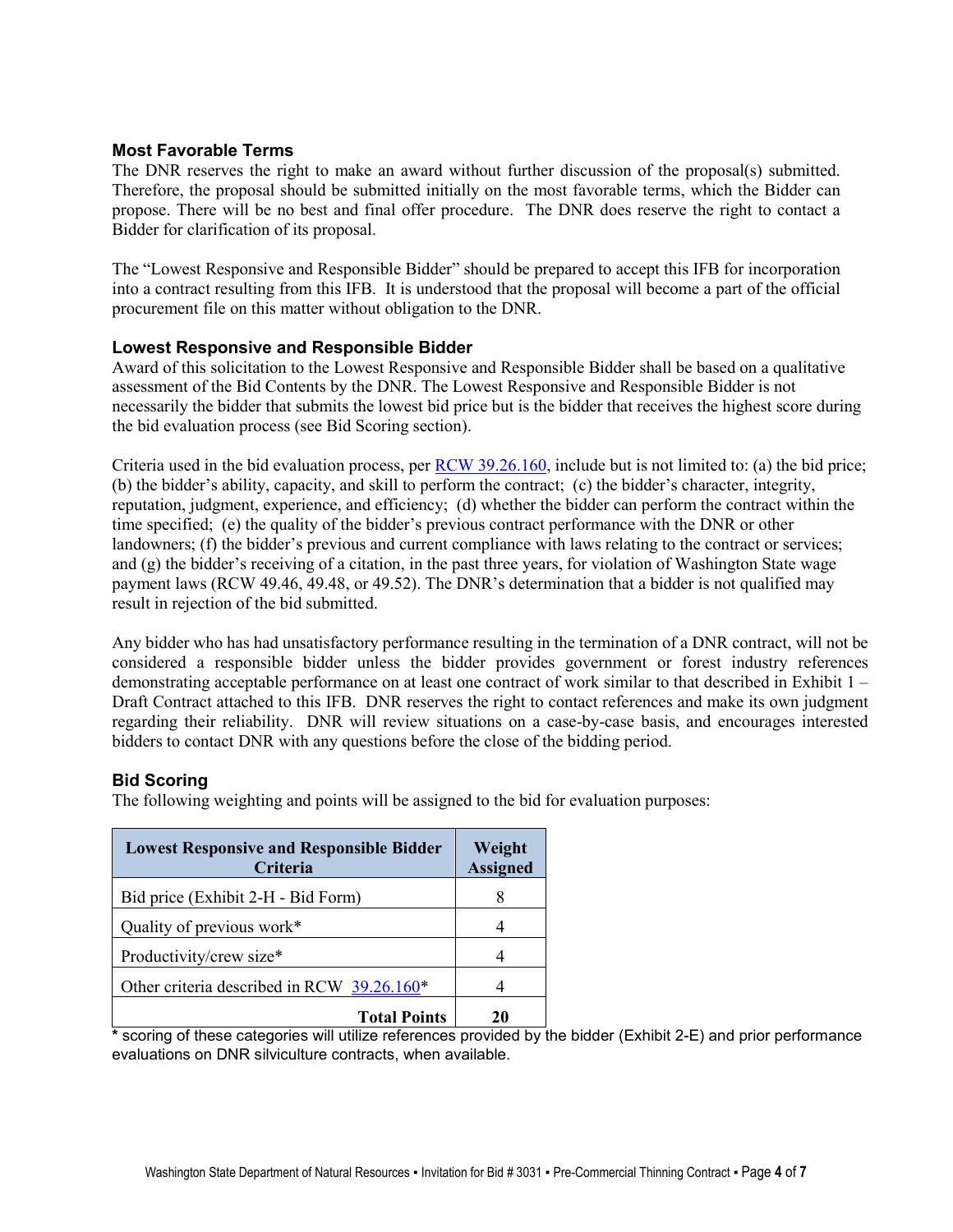The bid that receives the highest score will be awarded the solicitation. DNR reserves the right to award the contract to the Bidder whose proposal is deemed to be in the best interest of the DNR and the state of Washington.

### **Bid Evaluation Process**

Responsive bids will be evaluated in accordance with the requirements stated in this solicitation and any addenda issued. The evaluation of proposals shall be accomplished by an evaluation team(s), to be designated by the DNR, which will determine the ranking of the proposals. The Bid Coordinator may contact the Bidder for clarification of any portion of the Bidder's proposal.

# **Complaint Procedure**

Bidders are expected to raise any questions, exceptions, or requested additions they have concerning the IFB requirements early in the IFB process. Bidders may submit specific complaints to the Bid Coordinator if the bidder believes the IFB unduly constrains competition or contains inadequate or improper criteria. The complaint must be made in writing to the Bid Coordinator before the bid due date. The solicitation process may continue.

These complaints will not be handled through the protest procedures outlined below. However, the Bid Coordinator will forward a copy of the complaint to the Silviculture Operations Specialist for further review. Should a bidder complaint identify a change that would be in the best interest of the DNR to make, DNR may modify this IFB accordingly. The DNR decision is final; no further administrative appeal is available.

# **Debriefing of Unsuccessful Bidders**

Any bidder who has submitted a bid and been notified that they were not selected for contract award may request a debriefing. The request for a debriefing conference must be received by the Bid Coordinator within three (3) business days after the Unsuccessful Bidder Notification is initially sent to the bidder (whether via e-mail, fax, or other method). The Bid Coordinator must receive debriefing requests no later than 4:00 PM, local time, on the third business day following the transmittal of the Unsuccessful Bidder Notification. The debriefing must be held within three (3) business days of the request and may be conducted in person or on the telephone.

Discussion at the debriefing conference will be limited to the following:

- Evaluation and scoring of the firm's proposal;
- Critique of the proposal based on the evaluation;
- Review of proposer's final score in comparison with other final scores without identifying the other firms.

Comparisons between proposals or evaluations of the other proposals will not be allowed. Debriefing conferences may be conducted in person or on the telephone and will be scheduled for a maximum of one hour.

#### **Protest Procedure**

Protests may be made only by bidders who submitted a response to this solicitation document and who have participated in a debriefing conference. Upon completing the debriefing conference, the bidder is allowed five (5) business days to file a protest of the acquisition with the Bid Coordinator. The Bid Coordinator must receive protests no later than 4:00 PM, local time, on the fifth business day following the debriefing. All protests must be in writing via email, addressed to the Bid Coordinator, by the protesting party or an authorized Agent. The protest must state the invitation for bid (IFB) number, the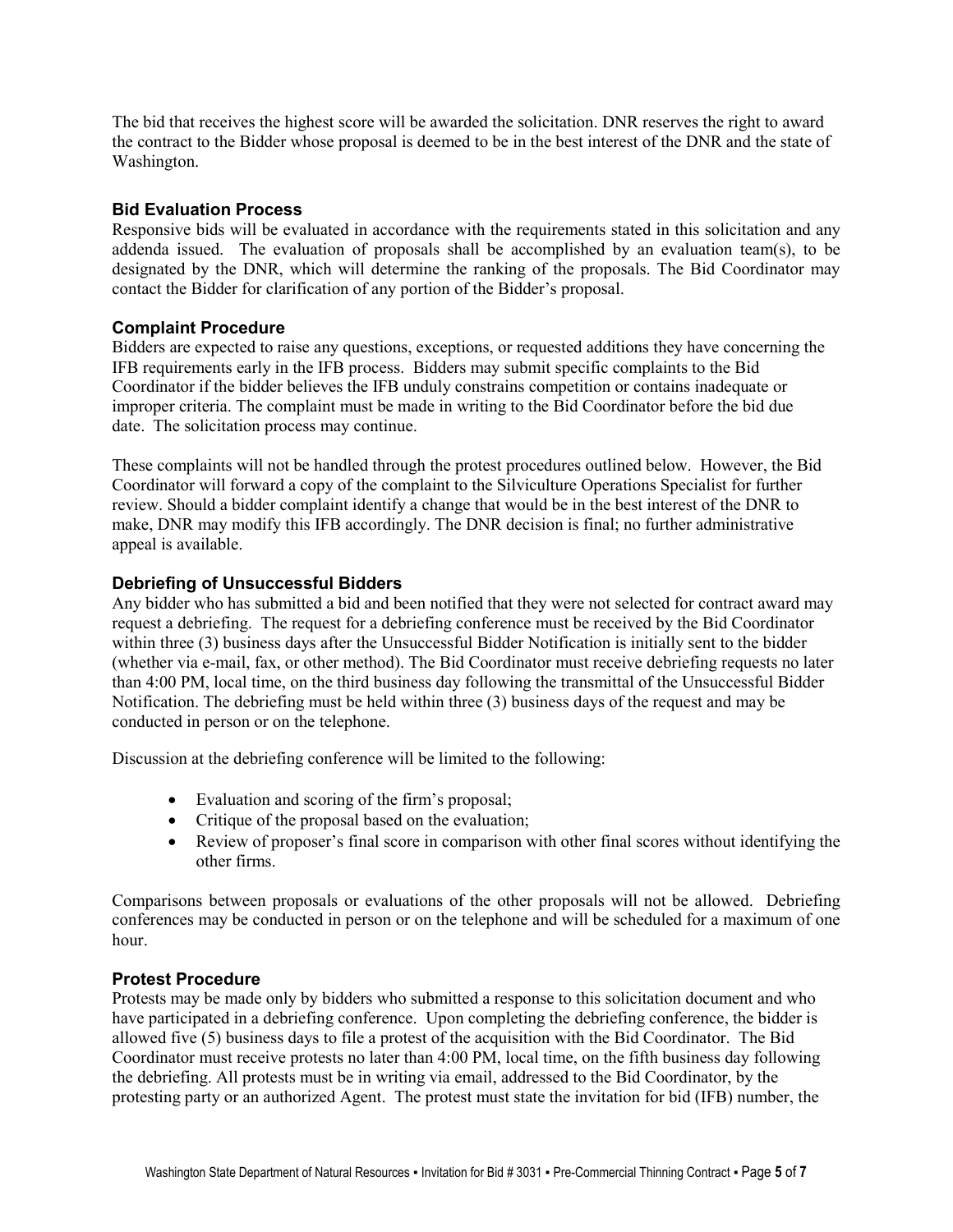grounds for the protest with facts and complete statements of the action(s) being protested. A description of the relief or corrective action being requested should also be included.

Bidders protesting this procurement shall follow the procedures described herein. Protests that do not follow these procedures shall not be considered. This protest procedure constitutes the sole administrative remedy available to Bidders under this procurement.

Only protests stipulating an issue of fact concerning the following subjects shall be considered: (a) A matter of bias, discrimination or conflict of interest on the part of DNR; (b) Errors in computing the score; and/or (c) Non-compliance with procedures described in the procurement document, DNR protest process, or requirements set forth by the Department of Enterprise Services (DES). Protests must be based on these factors to be considered.

Upon receipt of a protest, a protest review will be held by the DNR Office of Finance, Budget, and Economics and Silviculture Operations staff in Olympia. These DNR staff, that are not directly involved in this procurement, will consider the record and all available facts and issue a decision within five (5) business days of receipt of the protest. If additional time is required, the protesting party will be notified of the delay.

The final determination of the protest shall:

- Find the protest lacking in merit and uphold the DNR's action; or
- Find only technical or harmless errors in DNR's acquisition process and determine DNR to be in substantial compliance and reject the protest; or
- Find merit in the protest and provide DNR options which may include:
	- -- Correct the errors and re-evaluate all bids, and/or
	- -- Reissue the solicitation document and begin a new IFB process, or
	- -- Make other findings and determine other courses of action as appropriate.

If DNR determines that the protest is without merit, DNR will enter into a contract with the Lowest Responsive and Responsible Bidder. If the protest is determined to have merit, one of the alternatives noted in the preceding paragraph will be taken. The protest decision is final and no appeal process will be required. If a protesting bidder does not accept DNR's protest response, the bidder may try to seek relief from Thurston County Superior Court. A copy of the original protest and DNR's response will be provided to the Commissioner of Public Lands and the Director of the Department of Enterprise Services.

# **Award Letter**

The DNR makes every effort to mail an award letter with instructions and the final contract to the successful bidder within five (5) business days of bid opening.

#### **Typical Solicitation Process Timeline**

| Event                                                                                                     | Time period                                                                                                                  |
|-----------------------------------------------------------------------------------------------------------|------------------------------------------------------------------------------------------------------------------------------|
| Complaint period                                                                                          | Between IFB posting date and 1 business day prior to the close<br>of the solicitation acceptance period                      |
| <b>Bid evaluations</b>                                                                                    | Following the bid response date/time                                                                                         |
| Announce "Lowest Responsive and Responsible"<br>Bidder" and send notifications to unsuccessful<br>bidders | Within 5 business days following the conclusion of bid<br>evaluation period                                                  |
| Period for requesting a debriefing conference                                                             | Between transmittal of notifications to unsuccessful bidders and<br>the end of the fourth business day following transmittal |